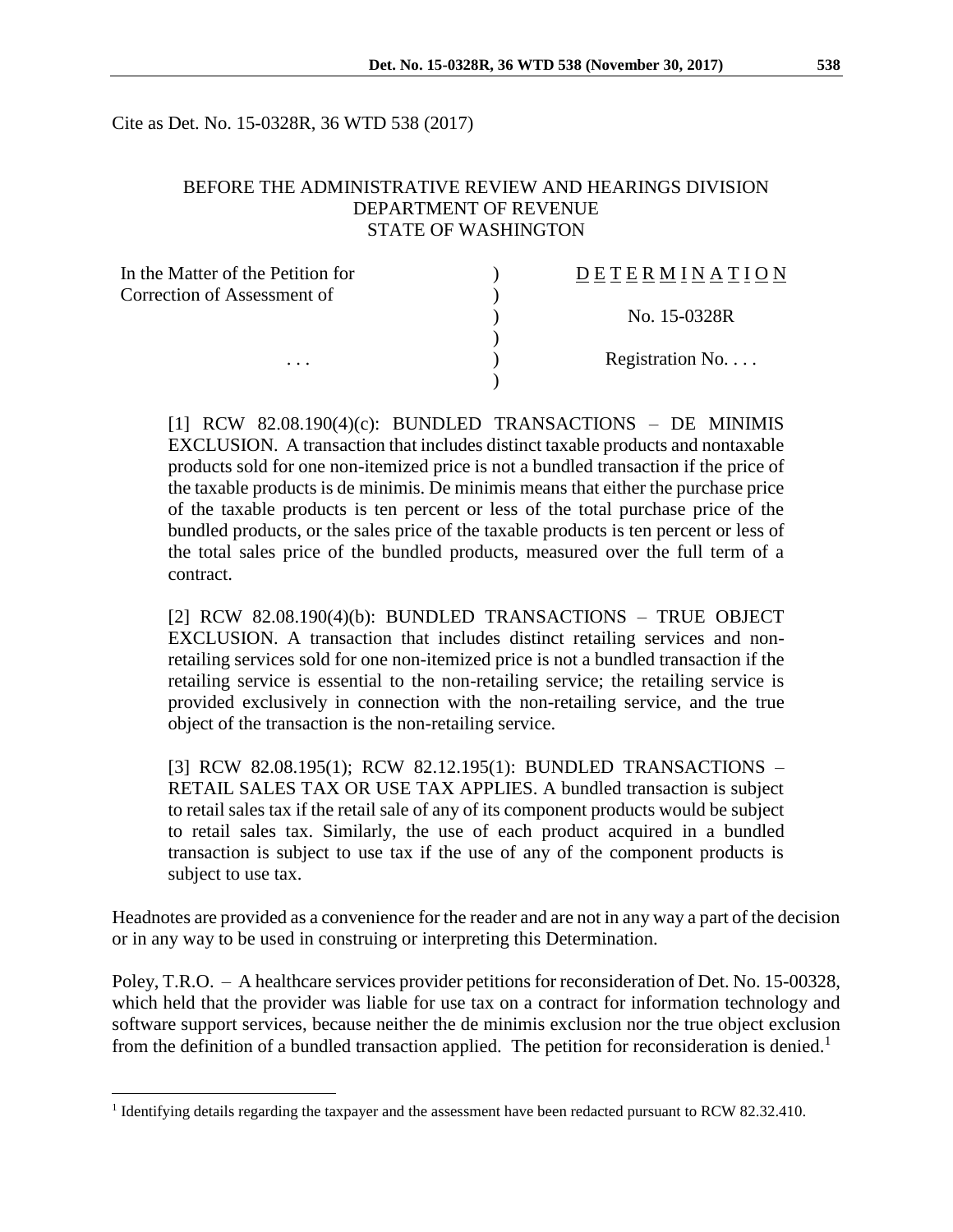Is the sale of information technology and software support services [to the taxpayer] a bundled transaction subject to retail sales tax or use tax under RCW 82.08.195 and 82.12.195, [where some of the information technology products and support services qualified as a retail sale under RCW 82.04.050 and were sold together with the non-retail services at one non-itemized price]?

## FINDINGS OF FACT

. . . (Taxpayer) is a professional limited liability company that formed in 1997. Taxpayer operates three medical facilities, providing a broad range of outpatient healthcare services. Taxpayer maintains a data center with 45 servers, located off-site but connected to each facility via fiber optic cable. Taxpayer purchases software from third parties, then installs the software on its servers. Taxpayer's employees access the software using varying types of computer hardware, such as desktop terminals, tablets, and smart phones.

Taxpayer's primary software program, [Primary Software], is owned and maintained by [Healthcare]. [Primary Software] coordinates electronic medical records and patient billing. Taxpayer also uses additional software programs to operate its medical facilities, allowing it to communicate with patients, access the internet, view diagnostic and laboratory results, interact with insurance companies and pharmacies, send and receive documents securely, and perform other business activities, such as word processing.

To manage the data center servers, software, and hardware, Taxpayer contracted with an information technology vendor, [Vendor 1]. [Vendor 1] managed Taxpayer's information technology from January 2010 through December 2011, at which point [Vendor 1] went out of business. Taxpayer then contracted with [Vendor 2] from January 2012 through July 2013. On its website, [Vendor 2] states it was formed in 2007 by a group of physicians to "provide expert technical support and implementation guidance for the [Healthcare Primary Software] product." About [Vendor 2] . . . (last visited Nov. 14, 2012).<sup>2</sup> [Vendor 2] also offers 15 different services, such as help desk services, asset reporting, patch management, project management, hosting solutions, and interface development. Services at [Vendor 2] . . . (last visited Nov. 14, 2012).

Both [Vendor 1] and [Vendor 2] provided Taxpayer with help desk availability, technical support, and network system support services, as well as installation of software updates and computer hardware maintenance. In exchange for these services, Taxpayer paid [Vendor 1], and later [Vendor 2], a flat, non-itemized, monthly fee. Neither vendor charged retail sales tax on the monthly fee.

In 2014, the Department of Revenue (Department) investigated Taxpayer's activities from January 1, 2010, through December 31, 2013. The Department found that the services provided under the vendor contracts were a bundled transaction subject to retail sales tax. As Taxpayer did not pay retail sales tax on the monthly fees, the Department determined Taxpayer was liable for use tax on

<sup>2</sup> [Vendor 2's] parent company . . . has since dissolved, and the [Vendor 2] website is no longer maintained or published. A digital record of the entire website as it appeared on November 14, 2012, is available through www.archive.org.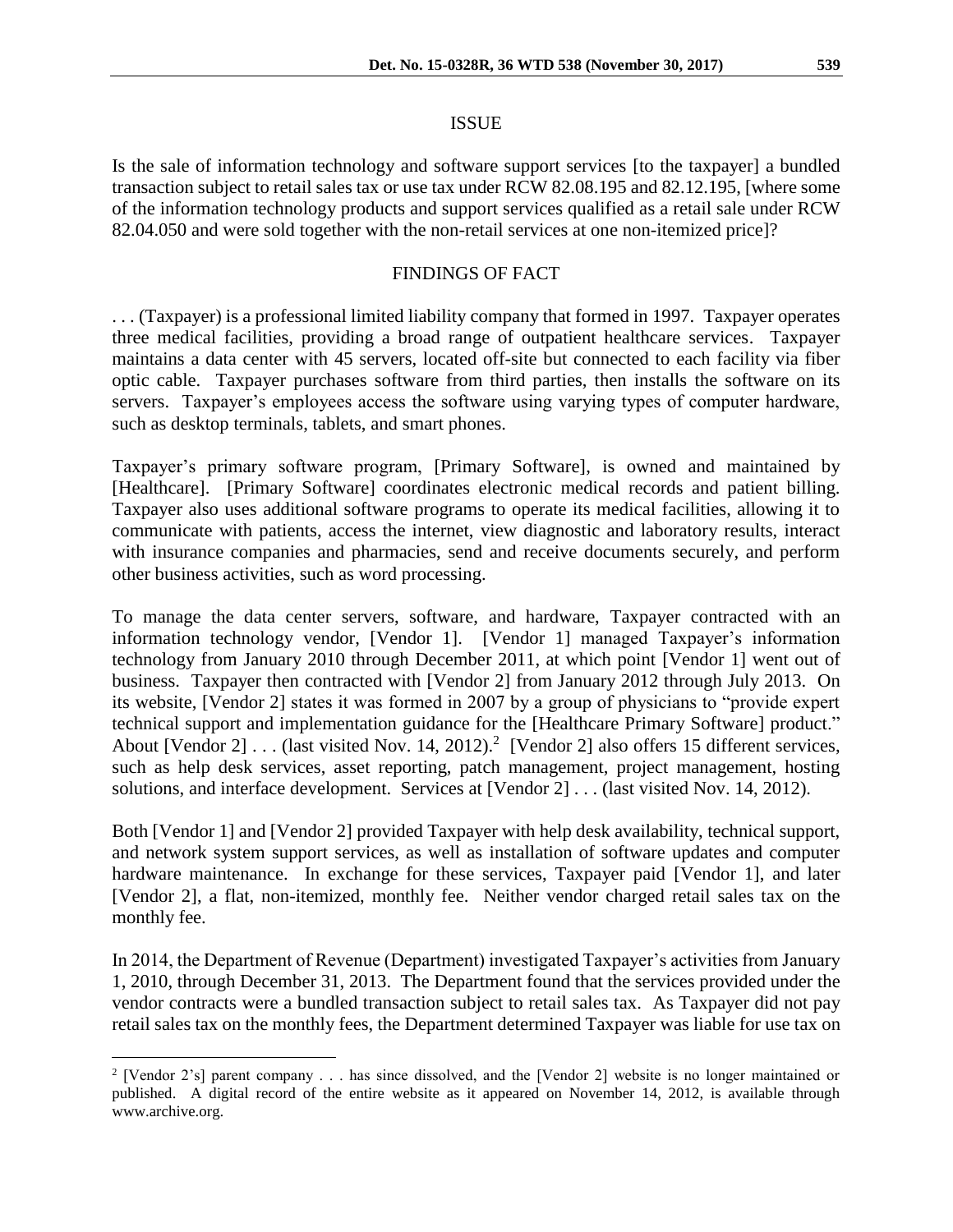the monthly fees paid under the contracts. On June 29, 2015, the Department issued a tax assessment against Taxpayer for \$ . . . in use tax and \$ . . . in interest, for a total of \$ . . . .

Taxpayer claims that the vendor contracts fall under two exceptions to the bundled transaction rule. First, Taxpayer claims that the portion of its vendor contracts subject to retail sales tax is de minimis compared with the portion not subject to retail sales tax. Second, Taxpayer claims that the true object of the vendor contracts is non-retailing technology support services and thus the entire contract is not subject to retail sales tax.

In support of its arguments, Taxpayer provided copies of the following documents:

- 1. [Healthcare] change order, software license and maintenance agreement for [Primary Software];
- 2. [Healthcare] renewal letter, describing software license and maintenance agreement and upcoming price increase;
- 3. [Healthcare] annual support renewal;
- 4. [Vendor 2] data hosting and support services agreement (Agreement);
- 5. [Vendor 2] trouble ticket log (Log), showing service requests completed for Taxpayer; and
- 6. Letters from . . . , former director of [Vendor 2] (Letters).

The three documents from [Healthcare] ([Healthcare] Documents) indicate that Taxpayer purchased [Primary Software] software from [Healthcare] along with licenses to use the software.<sup>3</sup> Each license is valid for one medical provider for one year. The [Healthcare] Documents also show that Taxpayer purchased a monthly software support and services package from [Healthcare], which entitles Taxpayer to software maintenance, updates, and upgrades for [Primary Software].

The Agreement states that [Vendor 2] has support service capabilities and wishes to assist Taxpayer with management of electronic medical records systems related to [Primary Software]. Under the Agreement, [Vendor 2] will provide two full time equivalent employees to assist Taxpayer with [Primary Software], related computer systems, and other data center issues. The fee for this arrangement was a flat \$ . . . per month. The Agreement did not state how the fee was divided among tasks or workers.

Two technicians, employees of [Vendor 2], were physically stationed at Taxpayer's data center and would travel to Taxpayer's different facilities as needed. Taxpayer maintains that its business cannot endure an unavailable network or server. Thus, Taxpayer claims, the two [Vendor 2] employees were hired to monitor the data center and network systems, maintain vendor relationships, anticipate and correct problems before they impacted Taxpayer's operations, and respond to Taxpayer's requests for assistance (referred to as "trouble tickets"). The [Vendor 2] employees would also undertake other tasks that support Taxpayer's objective of a continuously functioning network, such as consulting with Taxpayer regarding hardware and software upgrades, planning new projects, and installing software updates.

<sup>&</sup>lt;sup>3</sup> The number of licenses purchased ranged from 39 to 70 depending on the year.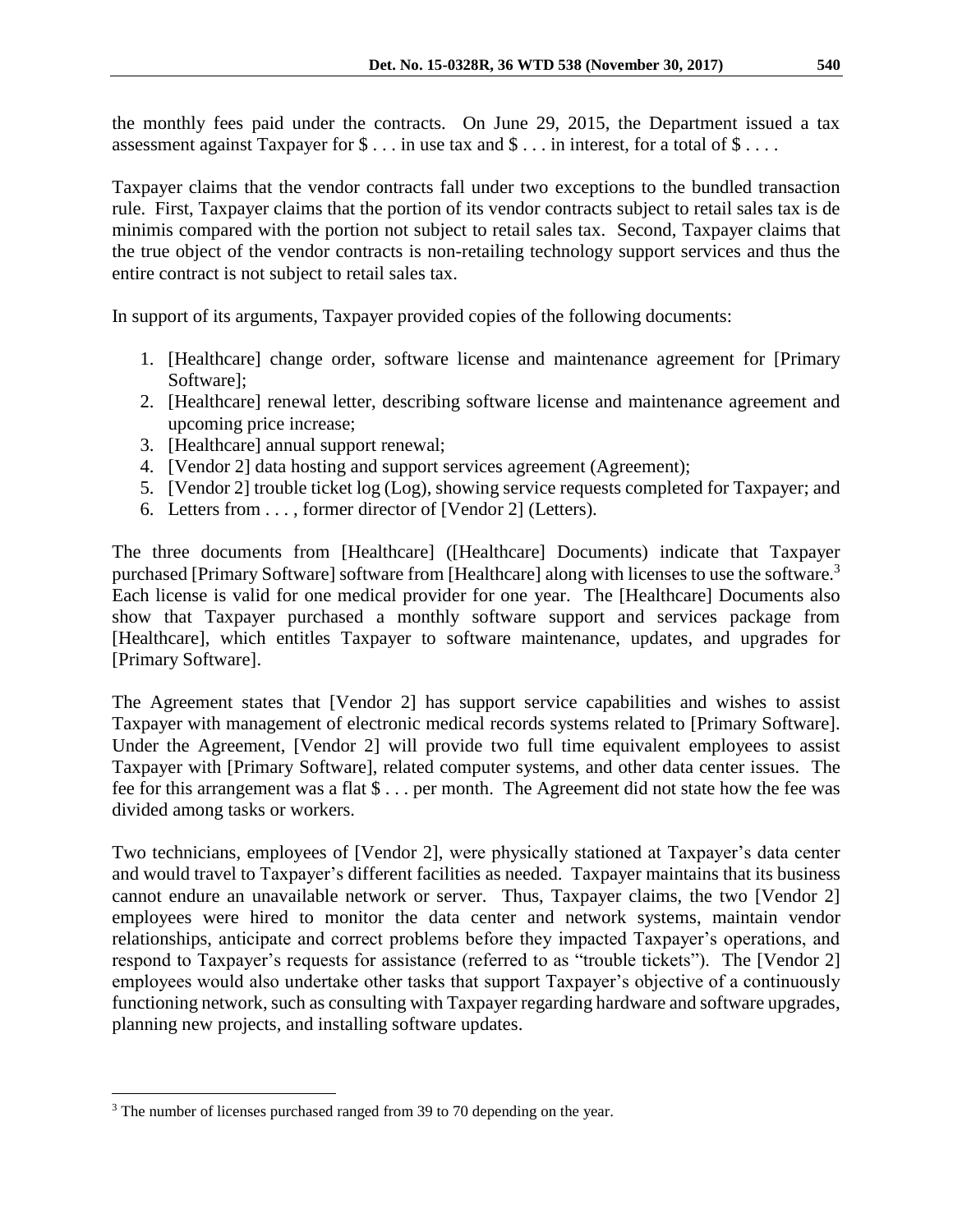Section two of the Agreement explains, "[Vendor 2] shall provide application support services in connection with [Taxpayer's] license and use of the [Healthcare Primary Software] suite, including all required equipment located at the data center, infrastructure, and personnel support required for such services . . . described in Exhibit A . . . ." The Agreement also guarantees that "[Vendor 2] shall make the System available 24 hours per day, 7 days per week, 365 days per year . . . ."

Exhibit A of the Agreement, titled "Information Technology Full Outsource Solution," detailed the scope of services [Vendor 2] agreed to provide to Taxpayer<sup>4</sup>:

[Vendor 2] will provide clinic with the full scope of IT services required to;

- Maintain a healthy server infrastructure
	- o Pro-active system monitoring
	- o Regular maintenance and application of system updates, backups and downtime prevention measures
	- o Routinely work to optimize data center performance and security
- Provide responsive helpdesk and on-site support
	- o Full software and hardware [desktop / laptop / tablet / thin] client support / break-fix
	- o Access to our helpdesk ticketing system
	- $\circ$  30 min response during production hours 7:30-5:30 / 60 mins during after-hours
	- o F/T Technicians stationed within greater Puyallup area
- Provide IT Leadership
	- o Guidance for: Future technologies and updates, IT strategies, and ROI opportunities
	- o Communicated via regularly scheduled meetings
- Provide project management
	- o Clinic and [Vendor 2] will agree on scope, complexity and time line of projects. Projects will be billed [Vendor 2] usual and customary amount for additional services. Project updates to be given across the length of the project including any situation that would cause the project time line to change.
- Advise Regarding IT purchasing
- Exceptions

- o CPS application support, workflows, customizations and processes shall be maintained by the clinic in house CPS system managers
	- [Vendor 2] has the capacity and desire to provide this support at an additional hourly rate.
- o Anomalous / Complex Microsoft Support Cases
	- Technical support from the above vendors is not free. In very rare cases its required to open a trouble ticket with a potential cost of up \$400 / incident. Any such technical support expense will be passed through to Clinic at cost.

<sup>4</sup> The language quoted here is reproduced as it appears in Exhibit A, with no changes to spelling, grammar, or punctuation.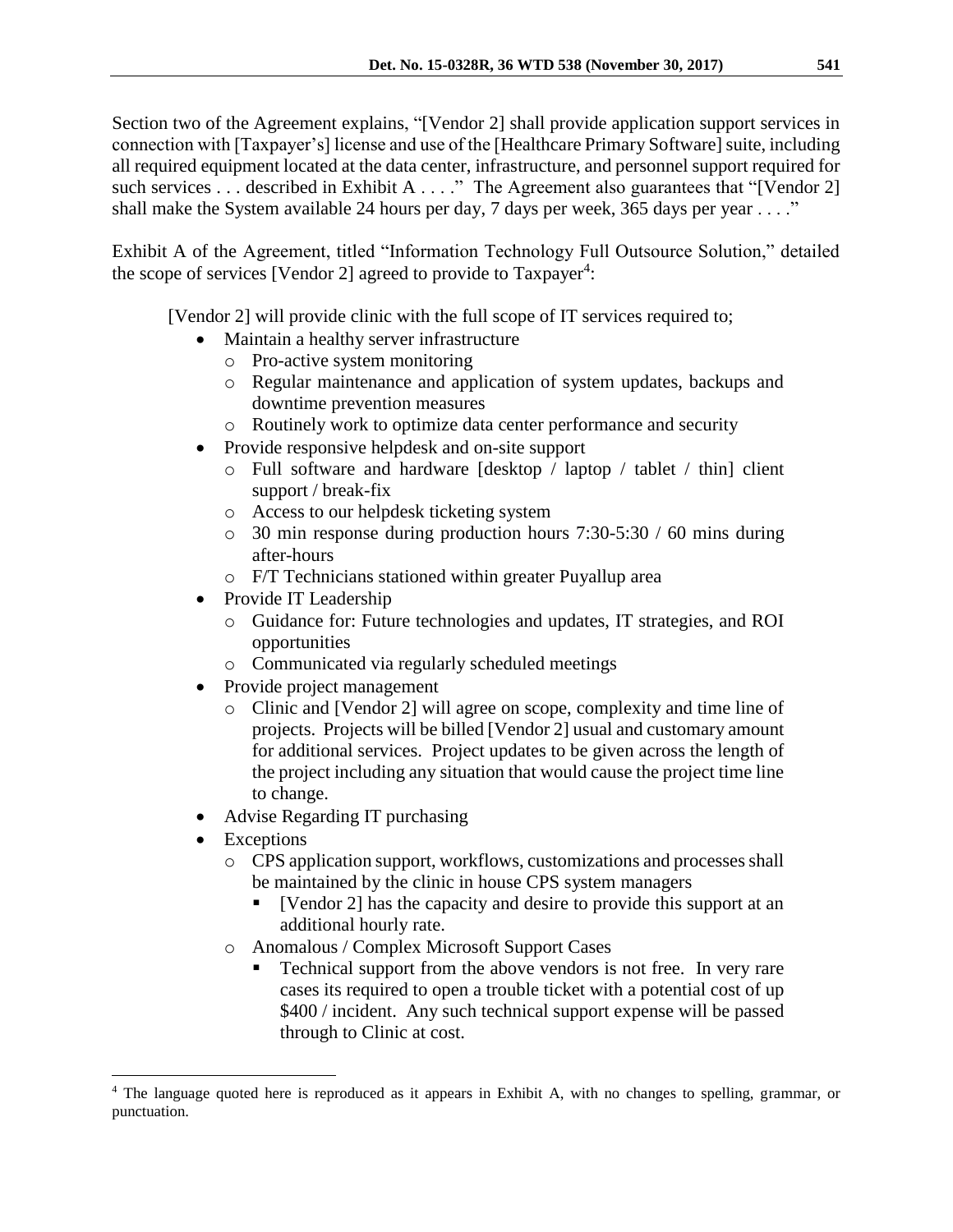- o Home Network Issues
	- This agreement does not guarantee support for Clinic user home or other offsite network connections, including; hotel, wifi hot spots and cellular broadband.
	- A reasonable effort will always be made to assist the end-user.

Exhibit B of the Agreement, titled "Client Responsibilities," states that Taxpayer "must provide a qualified application super user capable of managing Tier 1 application issues within [Primary Software]." The Agreement defines "Tier 1" as "basic support / onsite: changing passwords, adding users, basic break-fix etc. . . ." The Agreement also provided definitions for Tier 2 and Tier 3 level computer issues.

The Log lists all of Taxpayer's service requests, or trouble tickets, to [Vendor 2] between March 1, 2013, and July 29, 2013. During these five months, Taxpayer requested support service from [Vendor 2] 176 times, for a total of 139 hours and 35 minutes spent on Taxpayer's requests. Taxpayer has reviewed each request and identified which requests, in its opinion, involve retailing activities, such as installing prewritten software or fixing computer hardware. Taxpayer claims that 43 requests resulted in retailing activities, with 33 hours and 45 minutes spent on these requests. The Log does not account for the other activities the [Vendor 2] employees performed for Taxpayer – only the services provided through trouble tickets.

The Letters describe [Vendor 2's] service agreement with Taxpayer, its trouble ticket system, and its standard sales practices. [Vendor 2] states in the Letters that its service agreements are designed to be all inclusive. Taxpayer, however, had a fully operational data center for many years prior to contracting with [Vendor 2], and its major software programs, including [Primary Software], were well established. As a result, [Vendor 2] focused on maintaining the systems and infrastructure.

[Vendor 2] asserts that most of the trouble ticket requests are verbal solutions or established system adjustments that do not require hardware or software installation. Examples of these trouble ticket requests include granting an employee security access to certain computer systems, answering questions about the functionality of software, or configuring the different paper trays in a printer. [Vendor 2] estimates that only five percent of trouble tickets for all of its customers involve retailing activities, such as installing a new software package or replacing faulty hardware. Finally, [Vendor 2] maintains that it never sold retailing services, such as software installation, without a technical support or managed services agreement.

Taxpayer did not provide any documents relating to its contract with [Vendor 1]. However, Taxpayer maintains that the services provided by [Vendor 1] are essentially the same as the services provided by [Vendor 2].

Taxpayer filed a petition to review and correct the assessment of use tax, which we denied in Det. No. 15-0328. Taxpayer now petitions for reconsideration of Det. No. 15-0328, asserting legal error in our analysis of each exception to the bundled transaction rule.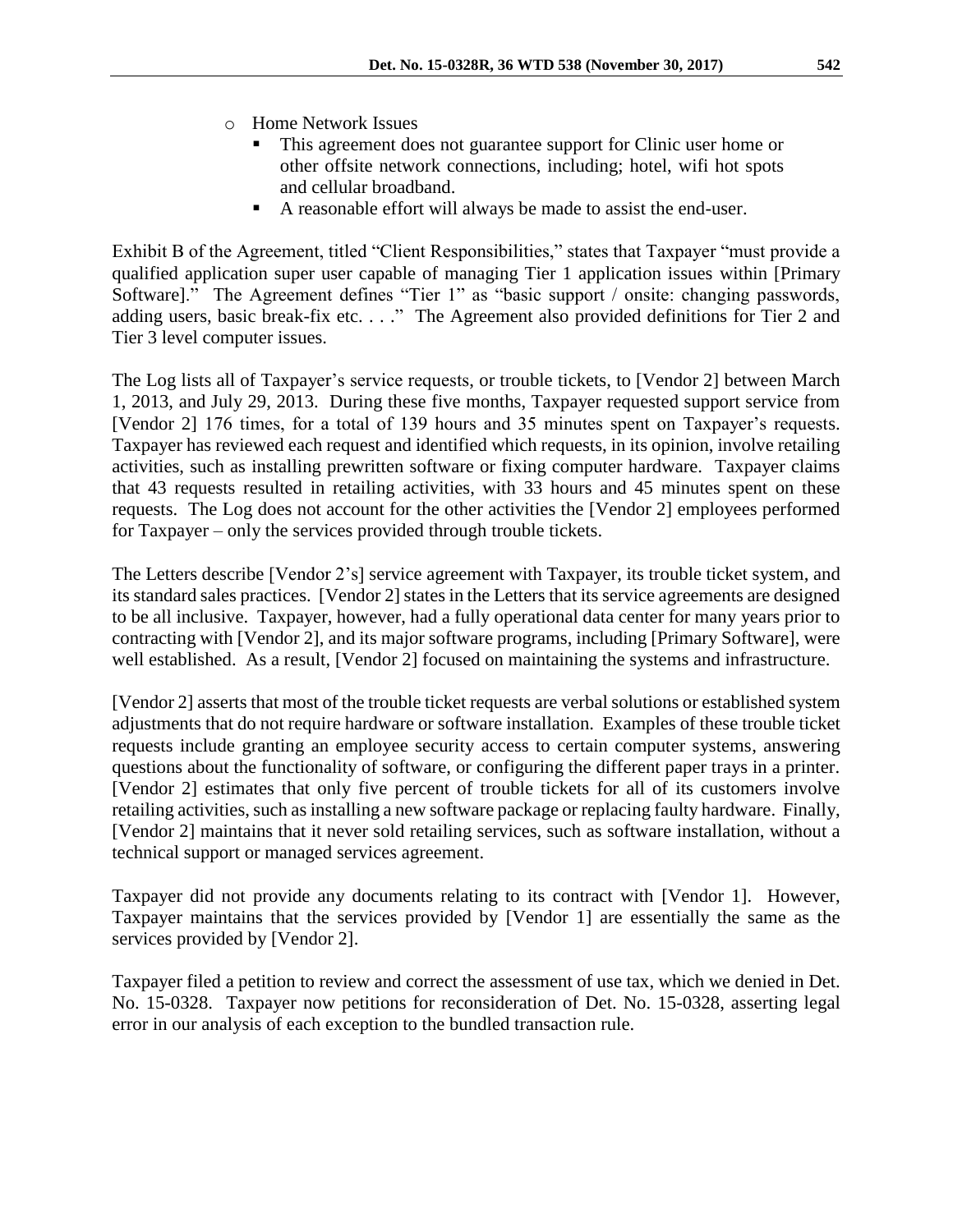## ANALYSIS

Washington imposes retail sales tax on each retail sale in this state. RCW 82.08.020. The term "retail sale" encompasses many services that are relevant to this case. RCW 82.04.050 defines "retail sale" as "every sale of tangible personal property (including articles produced, fabricated, or imprinted) to all persons irrespective of the nature of their business . . . ." RCW 82.04.050(1)(a).

The term "sale at retail" or "retail sale" includes the sale of or charge made for tangible personal property consumed and/or for labor and services rendered in respect to the following:

(a) The installing, repairing, cleaning, altering, imprinting, or improving of tangible personal property of or for consumers . . . .

. . .

 $\overline{a}$ 

(g) The installing, repairing, altering, or improving of digital goods for consumers;

RCW 82.04.050(2). Retail sales tax also applies to "the sale of prewritten computer software to a consumer, regardless of the method of delivery to the end user." RCW 82.04.050(6)(a). It also applies to the right to access and use prewritten computer software. RCW 82.04.050(6)(b)(i).<sup>5</sup> In contrast, the sale of services, such as technical support, network system monitoring,<sup>6</sup> help desk response, remote diagnostic services, and consulting, are generally not included in the definition of "retail sale" and are taxable under the service and other activities B&O tax classification. WAC 458-20-15502(7)(d)(i).

Washington imposes a corresponding use tax on the privilege of using an article of tangible personal property in this state upon which retail sales tax has not been paid. RCW 82.12.020. Use tax applies to the above services that are defined as retail sales and to prewritten computer software. RCW 82.12.020(1)(b), (c).

Under RCW 82.08.195(1), a bundled transaction is subject to retail sales tax "if the retail sale of any of its component products would be subject to [retail sales] tax . . . ." RCW 82.08.190(1)(a) defines a "bundled transaction" as "the retail sale of two or more products . . . where: (i) [t]he products are otherwise distinct and identifiable; and (ii) [t]he products are sold for one nonitemized price." RCW 82.08.190(1)(a). The term "product" under these provisions is defined as "tangible

<sup>5</sup> [Taxpayer purchased prewritten computer software from [Healthcare]/third-party vendors and not [Vendor 2]. We include this in our discussion of the relevant law to fully explain the definition of "retail sale" as it relates to digital goods.]

 $6$  Under RCW 82.04.192(3) and WAC 458-20-15503(203), if a computer program monitors the network, then the monitoring would be considered a digital automated service, a retailing activity. If an employee monitors the network primarily through human effort, then the monitoring would be a non-retailing service. *Id*. We do not have enough information before us to conclude what kind of network system monitoring occurred here, and thus decline to do so. For purposes of this determination, however, we will assume that [Vendor 2's] monitoring activity was a non-retailing service.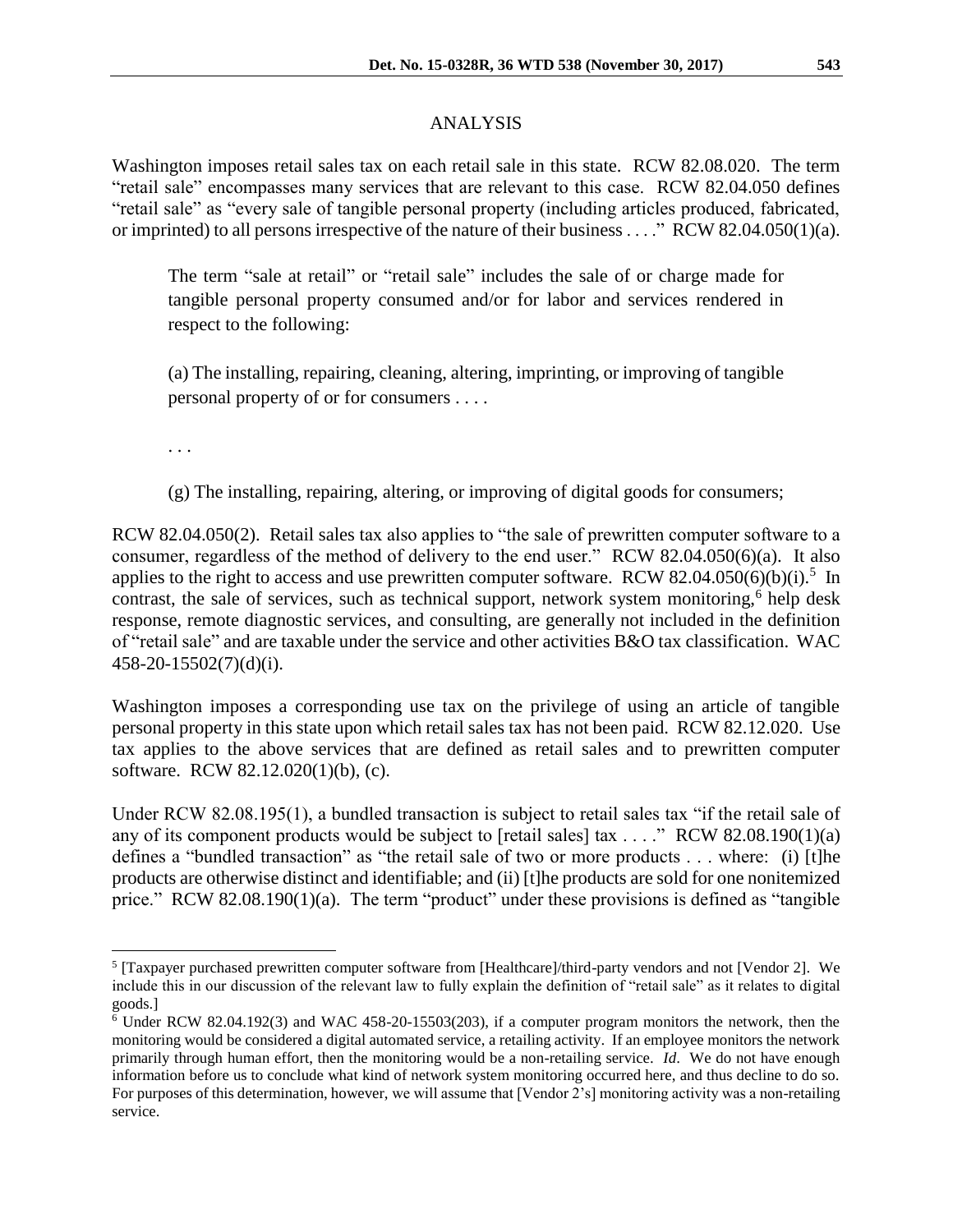personal property, digital goods, digital codes, digital automated services, other services, extended warranties, and anything else that can be sold or used." RCW 82.32.023.

In this case, [Vendor 2] provided Taxpayer with several distinct and identifiable products listed in Exhibit A of the Agreement, only some of which fall within the definition of "retail sale."<sup>[7]</sup> Taxpayer obtained all of these services for one nonitemized price of \$ . . . per month. Because, under the Agreement, [Vendor 2] sold Taxpayer a combination of products at a nonitemized monthly price, the Agreement meets the definition of a bundled transaction.

However, there are two relevant exclusions from the definition of a bundled transaction. RCW 82.08.190(4) provides:

A transaction that otherwise meets the definition of a bundled transaction is not a bundled transaction if it is:

. . .

 $\overline{a}$ 

(b) The retail sale of services<sup>8</sup> where one service is provided that is essential to the use or receipt of a second service and the first service is provided exclusively in connection with the second service and the true object of the transaction is the second service; or

(c) A transaction that includes taxable products and nontaxable products and the purchase price or sales price of the taxable products is de minimis;

 $(i)$  As used in this subsection  $(4)(c)$ , de minimis means the seller's purchase price or sales price of the taxable products is ten percent or less of the total purchase price or sales price of the bundled products;

(ii) Sellers shall use either the purchase price or the sales price of the products to determine if the taxable products are de minimis;

(iii) Sellers shall use the full term of a service contract to determine if the taxable products are de minimis; . . . .

Taxpayer claims the Agreement is not a bundled transaction under either one of these exclusions.

As we stated in Det. No. 15-0328, we are unable to accurately determine whether the price of the taxable products sold in the Agreement constituted ten percent or less of the total contract price. Taxpayer has provided a breakdown of [Vendor 2's] retailing and non-retail activities tracked in the Log. [The Statute requires us to rely on purchase or sales price information for the taxable

<sup>7</sup> [Those products which fall within the definition of "retail sale" include computer program monitoring the network, such as pro-active system monitoring, regular maintenance and application of system updates, backups and downtime prevention measures, and routine work to optimize data center performance and security. RCW 82.04.050(6)(a)]

<sup>&</sup>lt;sup>8</sup> When RCW 82.08.190(4) uses the term "retail sale of services," it is referencing those items included in the definition of "retail sale" in RCW 82.08.010(11).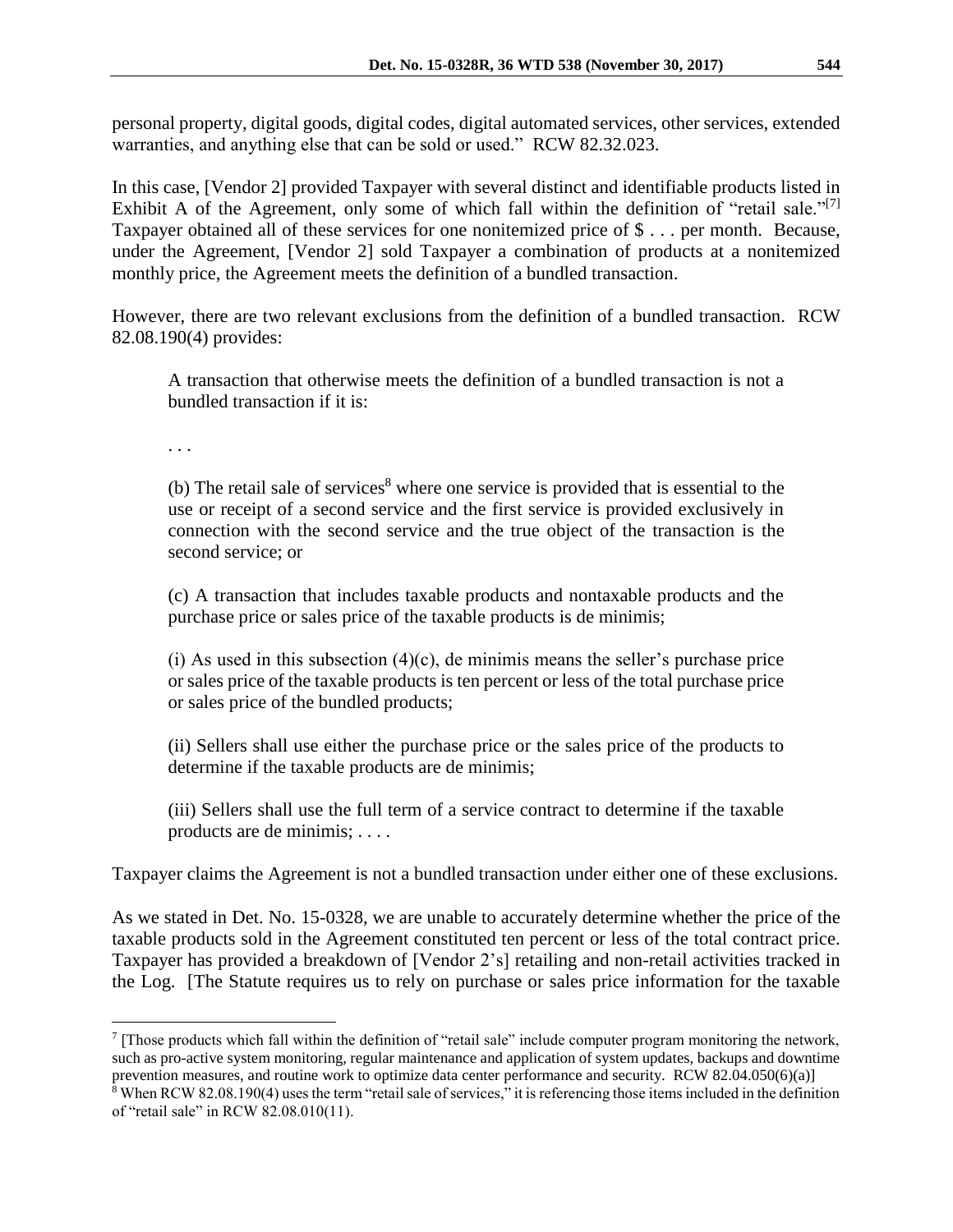products.] Because we cannot calculate the percentage [under the statute,] we find that the Agreement does not qualify for the exclusion from the definition of a bundled transaction under RCW 82.08.190(4)(c).<sup>[9]</sup>

Turning to the true object exclusion found in RCW 82.08.190(4)(b), a combination of bundled services ceases to be a bundled transaction if it meets a three-part test: 1) the retailing activity is essential to a non-retailing service, 2) the retailing activity is provided exclusively in connection with the non-retailing service, and 3) the true object of the transaction is the non-retailing service. *Id*. The Agreement must meet all three parts of this test in order to be excluded from taxation as a bundled transaction. *See* RCW 82.08.195(2).

The first question for us to decide is whether [Vendor 2's] retailing activities, namely software installation, system updates, and on-site hardware maintenance, are "essential" to the use or receipt of the non-retailing services. The word "essential" in RCW 82.08.190(4)(b) is an undefined statutory term. When a term in a statute is not defined, it will be given its ordinary and common meaning. *John H. Sellen Construction Co. v. Dep't of Revenue*, 87 Wn.2d 878, 883, 558 P.2d 1342 (1976); Det. No. 04-0147, 23 WTD 369 (2004).

The dictionary defines the adjective "essential" as: "**2 a**: necessary, indispensable; **b**: unavoidable; **c**: important in the highest degree; **d**: minimal but fundamental to achievement of an end." *Webster's Third New International Dictionary,* 777 (1993). When used as a noun, the dictionary defines "essential" as: "**a**: something basic or fundamental esp. belonging to or forming part of the minimal indispensable body, character, or structure of a thing; **b**: something necessary, indispensable, or unavoidable." *Id.*; *see, e.g.*, Det. No. 11-0006, 32 WTD 7 (2013).

Here, the installation of software or software updates is not essential to use or receive help desk services. The nature of help desk services does not require the provider of such services to perform software installation or updates. Many help desk vendors will limit their services to answering questions, troubleshooting, and advice on how to obtain further assistance.<sup>10</sup> Taxpayer claims that it was necessary and unavoidable for [Vendor 2] to install software and software updates in order to provide help desk services. However, [Vendor 2] could have instructed an employee of Taxpayer's how to install software. [Vendor 2 also] could have referred software installation and updates to Taxpayer's designated Tier 1 employee, which Taxpayer is required to provide under Exhibit B of the Agreement.

Similarly, the installation or repair of computer hardware is not essential to use or receive network system monitoring. The act of monitoring only refers to skills of observation. An individual who monitors a network has numerous potential actions to take in response to a negative observation, such as making notes in a log, alerting another person and awaiting instructions, requesting repair from another person, or repairing the network outright; none of these potential actions is essential

<sup>9</sup> [Our holding in this case does not imply that the Department would accept a taxpayer's calculation of the percentage of time spent on retailing and non-retailing activities as a viable alternative to using documentation of the "purchase price" or "sales price" when determining whether the de minimis exception in RCW 82. 82.08.190(4)(c) applies.]

<sup>&</sup>lt;sup>10</sup> *See* www.dataprise.com/it-services/help-desk, http://www.ghdsi.com/Help\_Desk\_Outsourcing.html, https://www.continuum.net/products/rmm-software/it-help-desk for examples of vendors that offer help desk services without software installation.